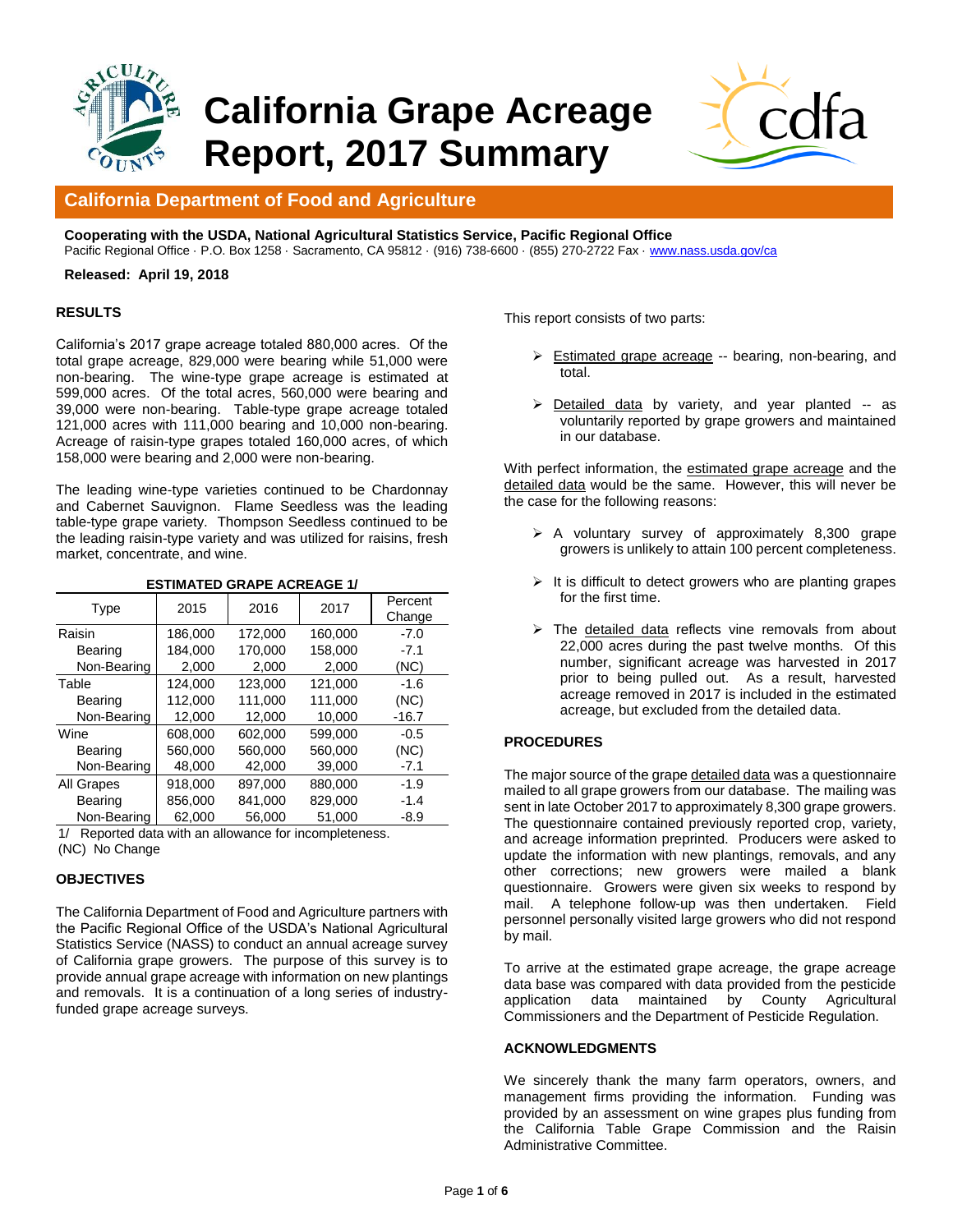|                            | 2009           |        |        |        |        |        |        |       |       |         | 2017                  |         |               |
|----------------------------|----------------|--------|--------|--------|--------|--------|--------|-------|-------|---------|-----------------------|---------|---------------|
| Type                       | and<br>Earlier | 2010   | 2011   | 2012   | 2013   | 2014   | 2015   | 2016  | 2017  | Bearing | Non-<br>Bearing<br>2/ | Total   | 2016<br>Total |
|                            |                |        |        |        |        |        | Acres  |       |       |         |                       |         |               |
|                            |                |        |        |        |        |        |        |       |       |         |                       |         |               |
| Raisin                     | 145,288        | 607    | 940    | 1,336  | 385    | 641    | 607    | 161   | 220   | 149,197 | 989                   | 150,186 | 157,410       |
| Table                      | 60,624         | 5,261  | 3,978  | 4,948  | 2,713  | 4,771  | 4,086  | 2,738 | 1,625 | 82,769  | 7,974                 | 90,743  | 91,661        |
|                            |                |        |        |        |        |        |        |       |       |         |                       |         |               |
| Wine                       | 401,387        | 10,425 | 8,421  | 13,764 | 13,894 | 12,548 | 8,134  | 6,329 | 4,814 | 460,438 | 19,277                | 479,715 | 482,641       |
| White                      | 147,603        | 4,682  | 4,064  | 5,582  | 4,596  | 4,397  | 2,536  | 1,708 | 1,710 | 170,925 | 5,954                 | 176,879 | 178,771       |
| Red                        | 253,784        | 5,743  | 4,356  | 8,182  | 9,298  | 8,150  | 5,598  | 4,621 | 3,105 | 289,512 | 13,323                | 302,836 | 303,871       |
|                            |                |        |        |        |        |        |        |       |       |         |                       |         |               |
| Grapes                     |                |        |        |        |        |        |        |       |       |         |                       |         |               |
| <b>Excluding Rootstock</b> | 607,299        | 16,292 | 13,339 | 20,047 | 16,992 | 17,960 | 12,828 | 9,228 | 6,659 | 692,404 | 28,240                | 720,644 | 731,712       |
| Rootstock                  | 497            | 63     | 84     | 12     | 84     | 121    | 33     | 76    | 30    | ٠       |                       | 999     | 994           |
|                            |                |        |        |        |        |        |        |       |       |         |                       |         |               |
| All Grapes                 | 607,795        | 16,355 | 13,423 | 20,060 | 17,075 | 18,081 | 12,861 | 9,304 | 6,689 | 692,404 | 28,240                | 721,643 | 732,706       |

1/ Totals may not add due to rounding.

2/ Non-bearing years are 2015, 2016 and 2017. Thompson Seedless and all table grapes begin bearing after one non-bearing year in Riverside and Imperial counties.

|                          | 2009           |          |                |          |          |      |              |              |                |         |                       |         |               |
|--------------------------|----------------|----------|----------------|----------|----------|------|--------------|--------------|----------------|---------|-----------------------|---------|---------------|
| Variety                  | and<br>Earlier | 2010     | 2011           | 2012     | 2013     | 2014 | 2015         | 2016         | 2017           | Bearing | Non-<br>Bearing<br>2/ | Total   | 2016<br>Total |
|                          |                |          |                |          |          |      | Acres        |              |                |         |                       |         |               |
|                          |                |          |                |          |          |      |              |              |                |         |                       |         |               |
| Black Corinth *          | 1,335          | 14       | $\overline{ }$ | 42       | 0        | 0    | $\Omega$     | 6            | $\mathbf 0$    | 1,397   | 6                     | 1,403   | 1,523         |
| Dovine                   | 538            | 0        | 0              | 18       | 0        | 0    | $\mathbf{0}$ | $\mathbf{0}$ | $\mathbf 0$    | 556     | $\mathbf{0}$          | 556     | 562           |
| Fiesta                   | 11,206         | 55       | 24             | 646      | 12       | 168  | 104          | 55           | $\overline{0}$ | 12.110  | 159                   | 12,269  | 12,381        |
| Selma Pete               | 3,119          | 386      | 536            | 328      | 259      | 140  | 325          | 52           | 129            | 4,769   | 506                   | 5,275   | 5,063         |
| Sultana                  | 119            | $\Omega$ | 0              | $\Omega$ | $\Omega$ | 0    | $\Omega$     | $\mathbf{0}$ | $\mathbf 0$    | 119     | $\Omega$              | 119     | 123           |
| <b>Thompson Seedless</b> | 128,320        | 152      | 374            | 297      | 84       | 172  | 179          | 34           | 80             | 129,397 | 293                   | 129,690 | 136,873       |
| Other Raisin             | 651            | 0        | 0              | 6        | 31       | 161  | $\mathbf{0}$ | 14           | 12             | 849     | 26                    | 875     | 884           |
|                          |                |          |                |          |          |      |              |              |                |         |                       |         |               |
| <b>Total Raisin</b>      | 145,288        | 607      | 940            | 1,336    | 385      | 641  | 607          | 161          | 220            | 149,197 | 989                   | 150,186 | 157,410       |

**TABLE 2 - RAISIN TYPE GRAPES: ACREAGE STANDING BY VARIETY, BY YEAR PLANTED, CALIFORNIA 1/**

\* Synonyms for variety names are shown on Page 5.

1/ Totals may not add due to rounding.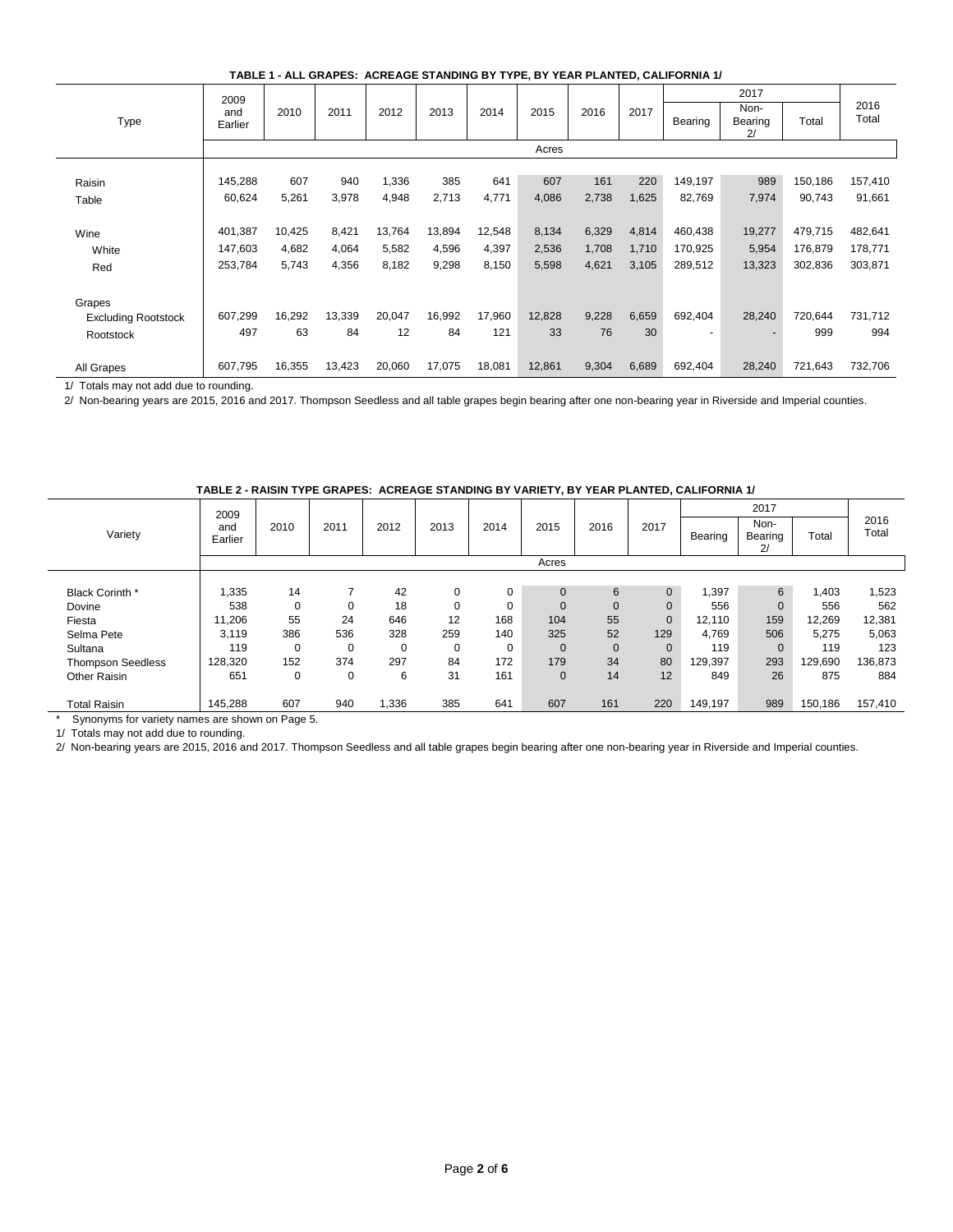## **TABLE 3 - TABLE TYPE GRAPES: ACREAGE STANDING BY VARIETY, BY YEAR PLANTED, CALIFORNIA 1/**

|                                               | 2009        |                              |                   |                            |                            |                   |                                |                               |                             |              | 2017                        |              |               |
|-----------------------------------------------|-------------|------------------------------|-------------------|----------------------------|----------------------------|-------------------|--------------------------------|-------------------------------|-----------------------------|--------------|-----------------------------|--------------|---------------|
| Variety                                       | and         | 2010                         | 2011              | 2012                       | 2013                       | 2014              | 2015                           | 2016                          | 2017                        | Bearing      | Non-<br>Bearing             | Total        | 2016<br>Total |
|                                               | Earlier     |                              |                   |                            |                            |                   |                                |                               |                             |              | 2/                          |              |               |
|                                               |             |                              |                   |                            |                            |                   | Acres                          |                               |                             |              |                             |              |               |
| Adora                                         | $\mathbf 0$ | 0                            | 0                 | 0                          | 0                          | $\mathbf 0$       | 75                             | $\mathbf 0$                   | $\mathbf 0$                 | 0            | 75                          | 75           | 0             |
| Allison                                       | 134         | $\mathbf 0$                  | 184               | 72                         | $\mathbf 0$                | 35                | 370                            | 407                           | 94                          | 425          | 871                         | 1,296        | 1,251         |
| Arra                                          | 340         | $\mathbf 0$                  | 0                 | 10                         | 54                         | $\mathbf 0$       | $\mathbf{0}$                   | 22                            | $\overline{0}$              | 404          | 22                          | 426          | 474           |
| Autumn King                                   | 2,107       | 1,092                        | 783               | 887                        | 154                        | 812               | 217                            | 252                           | 180                         | 5,833        | 649                         | 6,482        | 6,111         |
| Autumn Royal                                  | 3,242       | 73                           | 98                | 209                        | 127                        | 299               | 68                             | 113                           | 23                          | 4,049        | 204                         | 4,252        | 4,453         |
| <b>Beauty Seedless *</b>                      | 174         | $\mathbf 0$                  | 0                 | $\mathbf 0$                | $\overline{\mathbf{c}}$    | 0                 | $\overline{0}$                 | $\mathbf{0}$                  | $\mathbf{0}$                | 176          | $\overline{0}$              | 176          | 176           |
| <b>Big Green</b>                              | 0           | 0                            | 0                 | $\mathbf 0$                | 75                         | 0                 | $\mathbf 0$                    | $\mathbf 0$                   | $\mathbf 0$                 | 75           | $\overline{0}$              | 75           | 75            |
| <b>Black Emerald</b>                          | 72          | 0<br>$\mathbf 0$             | 0<br>$\mathbf 0$  | $\mathbf 0$<br>$\mathbf 0$ | 0<br>$\mathbf 0$           | 0<br>$\mathbf 0$  | $\overline{0}$<br>$\mathbf{0}$ | $\mathbf{0}$<br>$\mathbf{0}$  | $\mathbf 0$<br>$\mathbf{0}$ | 72           | $\mathbf 0$                 | 72           | 44            |
| <b>Black Morocco</b><br><b>Blanc Seedless</b> | 232<br>279  | 0                            | 0                 | $\mathbf 0$                | 0                          | 109               | 215                            | 138                           | $\mathbf 0$                 | 232<br>388   | $\mathbf 0$<br>353          | 232<br>741   | 271<br>403    |
| Calmeria                                      | 418         | $\mathbf 0$                  | 0                 | $\mathbf 0$                | 0                          | $\mathbf 0$       | $\mathbf{0}$                   | $\mathbf{0}$                  | $\mathbf{0}$                | 418          | $\mathbf{0}$                | 418          | 428           |
| Candy Snaps                                   | $\mathbf 0$ | $\mathbf 0$                  | 0                 | $\mathbf 0$                | 0                          | 40                | $\mathbf{0}$                   | $\mathbf{0}$                  | 36                          | 40           | 36                          | 76           | $\mathbf 0$   |
| Castlerock Red                                | 182         | 0                            | 0                 | $\mathbf 0$                | 0                          | 0                 | $\overline{0}$                 | $\mathbf{0}$                  | $\overline{0}$              | 182          | $\overline{0}$              | 182          | 182           |
| <b>Christmas Rose</b>                         | 83          | $\mathbf 0$                  | 0                 | $\mathbf 0$                | $\mathbf 0$                | 0                 | $\overline{0}$                 | $\mathbf{0}$                  | $\mathbf{0}$                | 83           | $\mathbf 0$                 | 83           | 100           |
| Concord                                       | 48          | 0                            | 2                 | $\mathbf{1}$               | $\overline{2}$             | 0                 | $\Omega$                       | $\mathbf 0$                   | 9                           | 53           | 9                           | 62           | 118           |
| Cotton Candy<br>Crimson Seedless *            | 0<br>7,931  | 0<br>61                      | 0<br>0            | 105<br>232                 | 231<br>109                 | 0<br>75           | 34<br>140                      | $\mathbf 0$<br>$\overline{0}$ | 281<br>$\mathbf 0$          | 336<br>8,408 | 315<br>140                  | 651<br>8,548 | 406<br>9,387  |
| <b>Early Muscat</b>                           | 79          | 0                            | 0                 | $\mathbf 0$                | 0                          | 0                 | $\mathbf 0$                    | $\mathbf{0}$                  | $\mathbf 0$                 | 79           | $\overline{0}$              | 79           | 79            |
| <b>Early Sweet</b>                            | 84          | $\mathbf 0$                  | 0                 | $\mathbf 0$                | 0                          | 0                 | $\mathbf 0$                    | $\mathbf{0}$                  | $\mathbf{0}$                | 84           | $\overline{0}$              | 84           | 84            |
| <b>Emerald Seedless *</b>                     | 203         | 25                           | 0                 | 60                         | $\mathbf 0$                | 32                | $\overline{0}$                 | $\overline{0}$                | $\mathbf 0$                 | 320          | $\overline{0}$              | 320          | 374           |
| Emperatriz                                    | 80          | $\mathbf 0$                  | 0                 | $\mathbf 0$                | 0                          | 0                 | $\overline{0}$                 | $\mathbf{0}$                  | $\mathbf 0$                 | 80           | $\overline{0}$              | 80           | 80            |
| Emperor                                       | 451         | $\mathbf 0$                  | 0                 | $\mathbf 0$                | $\mathbf 0$                | $\mathbf 0$       | $\overline{0}$                 | $\mathbf{0}$                  | $\mathbf{0}$                | 451          | $\overline{0}$              | 451          | 451           |
| Esteem<br><b>Fantasy Seedless</b>             | 160<br>557  | $\mathbf 0$<br>$\mathbf 0$   | 0<br>0            | $\mathbf 0$<br>111         | 0<br>0                     | 0<br>0            | $\overline{0}$<br>$\mathbf{0}$ | $\mathbf 0$<br>25             | $\mathbf 0$<br>$\mathbf 0$  | 160<br>668   | $\overline{0}$<br>25        | 160<br>693   | 160<br>702    |
| Flame Seedless *                              | 13,912      | 126                          | 226               | 227                        | 196                        | 252               | 155                            | 278                           | 15                          | 15,007       | 378                         | 15,385       | 15,499        |
| Flame Tokay                                   | 151         | 0                            | 0                 | 0                          | 0                          | 0                 | $\mathbf 0$                    | $\mathbf 0$                   | $\mathbf 0$                 | 151          | $\mathbf{0}$                | 151          | 166           |
| <b>Flaming Red</b>                            | 39          | 0                            | 0                 | $\mathbf 0$                | 0                          | 0                 | $\overline{0}$                 | 20                            | $\mathbf 0$                 | 39           | 20                          | 59           | 59            |
| <b>Funny Fingers</b>                          | $\Omega$    | $\mathbf 0$                  | $\Omega$          | 0                          | $\Omega$                   | $\mathbf 0$       | $\Omega$                       | $\mathbf{0}$                  | 74                          | $\mathbf 0$  | 74                          | 74           | $\mathbf 0$   |
| Golden Globe                                  | 306         | 0                            | 0                 | $\mathbf 0$                | 0                          | 0                 | $\overline{0}$                 | $\mathbf 0$                   | $\mathbf 0$                 | 306          | $\overline{0}$              | 306          | 306           |
| Grape King<br><b>Great Green</b>              | 43<br>158   | $\mathbf 0$<br>$\mathbf 0$   | 0<br>$\mathbf 0$  | $\mathbf 0$<br>0           | $\mathbf 0$<br>$\mathbf 0$ | 16<br>105         | $\mathbf{0}$<br>84             | $\mathbf{0}$<br>6             | $\mathbf{0}$<br>18          | 59<br>263    | $\mathbf 0$<br>108          | 59<br>371    | 59<br>255     |
| Jacks Salute                                  | 40          | $\mathbf 0$                  | 207               | $\mathbf 0$                | 10                         | 0                 | 64                             | $\mathbf{0}$                  | $\mathbf{0}$                | 257          | 64                          | 321          | 281           |
| <b>Jade Seedless</b>                          | 76          | $\mathbf 0$                  | 0                 | $\mathbf 0$                | 0                          | 0                 | $\mathbf{0}$                   | $\mathbf{0}$                  | $\mathbf{0}$                | 76           | $\overline{0}$              | 76           | 76            |
| Jubilee                                       | $\mathbf 0$ | $\mathbf 0$                  | 0                 | $\mathbf 0$                | 13                         | 77                | 72                             | $\mathbf{0}$                  | $\overline{0}$              | 90           | 72                          | 162          | 175           |
| Krissy                                        | 23          | $\mathbf 0$                  | 0                 | 49                         | 94                         | 60                | 64                             | 219                           | 153                         | 226          | 436                         | 662          | 400           |
| Kyoho                                         | 16          | $\mathbf 0$                  | 0                 | $\mathbf 0$                | $\mathbf 0$                | 9                 | 21                             | $\mathbf 0$                   | 23                          | 25           | 44                          | 69           | 46            |
| Luisco                                        | 152<br>6    | 178<br>$\mathbf 0$           | 93<br>$\mathbf 0$ | 147<br>$\mathbf 0$         | 38<br>$\mathbf 0$          | 13<br>$\mathbf 0$ | $\overline{0}$<br>15           | $\mathbf{0}$<br>36            | $\mathbf 0$<br>52           | 621<br>6     | $\overline{0}$<br>103       | 621<br>109   | 621<br>34     |
| Magenta<br>Muscat Flame                       | 127         | $\mathbf 0$                  | 0                 | $\mathbf 0$                | 25                         | 0                 | $\mathbf 0$                    | $\mathbf 0$                   | $\mathbf{0}$                | 153          | $\mathbf 0$                 | 153          | 153           |
| Niabell                                       | 97          | 0                            | 0                 | $\mathbf 0$                | 0                          | 0                 | $\overline{0}$                 | $\mathbf{0}$                  | $\mathbf 0$                 | 97           | $\mathbf 0$                 | 97           | 97            |
| Nicolo                                        | 19          | $\mathbf 0$                  | 0                 | 41                         | 20                         | $\mathbf 0$       | 20                             | $\mathbf{0}$                  | $\mathbf{0}$                | 80           | 20                          | 100          | 100           |
| Olivette Blanche *                            | 6           | 15                           | 0                 | 36                         | 0                          | 0                 | $\mathbf 0$                    | $\mathbf{0}$                  | $\mathbf 0$                 | 57           | $\overline{0}$              | 57           | 57            |
| Packinghouse Culls<br>Perlette                | 38          | $\mathbf 0$<br>$\mathbf 0$   | 0                 | $\mathbf 0$<br>$\mathbf 0$ | 0                          | 48                | $\overline{0}$                 | $\mathbf{0}$                  | $\mathbf 0$<br>$\mathbf{0}$ | 86           | $\mathbf 0$                 | 86           | 38            |
| <b>Prima Black Seedless</b>                   | 911<br>77   | 0                            | 0<br>0            | $\mathbf 0$                | 0<br>0                     | 18<br>0           | $\mathbf{0}$<br>$\overline{0}$ | $\mathbf{0}$<br>$\mathbf 0$   | $\mathbf 0$                 | 929<br>77    | $\mathbf 0$<br>$\mathbf 0$  | 929<br>77    | 929<br>77     |
| Princess                                      | 2,348       | 43                           | 21                | 32                         | 23                         | 0                 | 61                             | $\mathbf{0}$                  | $\mathbf{0}$                | 2,468        | 61                          | 2,528        | 2,865         |
| Pristine                                      | 362         | 12                           | 0                 | 39                         | $\mathbf 0$                | 39                | $\overline{0}$                 | $\mathbf{0}$                  | $\mathbf{0}$                | 451          | $\mathbf{0}$                | 451          | 451           |
| Raspberry Lemonade                            | 0           | 0                            | 0                 | $\mathbf 0$                | 0                          | 0                 | 79                             | $\mathbf{0}$                  | $\mathbf{0}$                | 0            | 79                          | 79           | 79            |
| Red Globe *                                   | 6,088       | 176                          | 239               | 102                        | 63                         | 455               | $\Omega$                       | $\Omega$                      | 20                          | 7,123        | 20                          | 7,143        | 7,923         |
| Ribier                                        | 173         | 0                            | 0                 | 0                          | 0                          | 8                 | 0                              | $\mathbf 0$                   | $\mathbf 0$                 | 180          | 0                           | 180          | 184           |
| Royal Black Seedless<br>Ruby Seedless *       | 54<br>1,584 | 3<br>$\overline{\mathbf{c}}$ | 0<br>142          | 0<br>$\mathbf 0$           | 0<br>0                     | $\mathbf 0$<br>85 | $\mathbf 0$<br>18              | $\mathbf 0$<br>$\mathbf 0$    | $\mathbf 0$<br>$\mathbf 0$  | 57<br>1,813  | $\mathbf 0$<br>18           | 57<br>1,831  | 57<br>2,038   |
| Scarlet                                       | 631         | $\overline{2}$               | 0                 | $\mathbf 0$                | 65                         | 0                 | 52                             | $\mathbf{1}$                  | $\mathbf{0}$                | 733          | 17                          | 750          | 760           |
| Scarlet Royal                                 | 3,380       | 911                          | 812               | 528                        | 397                        | 760               | 429                            | 259                           | 197                         | 6,833        | 840                         | 7,673        | 7,254         |
| Sheegene 21                                   | 31          | 0                            | 0                 | 0                          | 54                         | 228               | 290                            | 115                           | 296                         | 313          | 700                         | 1,013        | 583           |
| Sugranineteen                                 | 647         | 0                            | 0                 | 0                          | 0                          | 0                 | $\mathbf{0}$                   | $\mathbf 0$                   | $\mathbf 0$                 | 647          | $\mathbf{0}$                | 647          | 647           |
| Sugraone *                                    | 4,129       | 356                          | 75                | 108                        | 114                        | 59                | 221                            | 86                            | $\mathbf 0$                 | 4,985        | 163                         | 5,148        | 5,069         |
| Sugrasixteen<br>Sugrathirteen                 | 67<br>480   | 0<br>0                       | 0<br>0            | $\mathbf 0$<br>$\mathbf 0$ | 0<br>0                     | 0<br>0            | 75<br>$\overline{7}$           | $\mathbf 0$<br>$\mathbf 0$    | $\mathbf{0}$<br>$\mathbf 0$ | 142<br>487   | $\mathbf 0$<br>$\mathbf{0}$ | 142<br>487   | 142<br>487    |
| Sugrathirtyeight                              | 0           | $\Omega$                     | 0                 | $\mathbf 0$                | 0                          | $\mathbf 0$       | 32                             | 50                            | $\mathbf{0}$                | 82           | $\mathbf{0}$                | 82           | 82            |
| Summer Crunch                                 | $\mathbf 0$ | 0                            | 0                 | $\mathbf 0$                | 0                          | 0                 | 74                             | 119                           | $\mathbf{0}$                | 0            | 193                         | 193          | 193           |
| <b>Summer Royal</b>                           | 818         | 15                           | 13                | 57                         | 43                         | 10                | 67                             | $\mathbf{0}$                  | $\mathbf 0$                 | 956          | 67                          | 1,024        | 1,100         |
| <b>Sweet Celebration</b>                      | 87          | 293                          | 13                | 510                        | 76                         | 37                | $\mathbf{0}$                   | $\mathbf{0}$                  | $\mathbf{0}$                | 1,017        | $\mathbf 0$                 | 1,017        | 1,021         |
| <b>Sweet Globe</b>                            | 0           | 0                            | 0                 | 0                          | 0                          | 0                 | 180                            | 65                            | $\mathbf 0$                 | 0            | 245                         | 245          | 245           |
| <b>Sweet Sapphire</b>                         | $\mathbf 0$ | $\mathbf 0$                  | 0                 | 0<br>$\mathbf 0$           | 70                         | 183               | 195                            | $\mathbf{0}$                  | $\mathbf 0$<br>$\mathbf{0}$ | 254          | 195                         | 449          | 413           |
| <b>Sweet Scarlet</b><br><b>Sweet Sunshine</b> | 320<br>98   | 176<br>0                     | 93<br>0           | 0                          | 35<br>0                    | 68<br>0           | 35<br>$\mathbf 0$              | $\mathbf{0}$<br>$\mathbf 0$   | $\mathbf{0}$                | 692<br>98    | 35<br>$\mathbf{0}$          | 728<br>98    | 728<br>98     |
| Thomcord                                      | 14          | $\mathbf{1}$                 | 3                 | 12                         | 25                         | 5                 | 19                             | 18                            | $\mathbf{0}$                | 60           | 38                          | 97           | 87            |
| Timco                                         | 54          | $\mathbf 0$                  | 175               | 99                         | 96                         | 87                | 64                             | 214                           | 61                          | 510          | 339                         | 848          | 781           |
| Tudor                                         | 11          | 0                            | 0                 | 0                          | 40                         | 0                 | $\mathbf 0$                    | $\mathbf 0$                   | $\mathbf 0$                 | 51           | $\mathbf 0$                 | 51           | 51            |
| Vintage Red                                   | 499         | 126                          | 72                | 79                         | 227                        | 101               | 72                             | 29                            | $\mathbf{0}$                | 1,103        | 101                         | 1,204        | 1,252         |
| 90-3618                                       | 255         | 0                            | 0                 | 0                          | 0                          | 0                 | $\mathbf{0}$                   | $\mathbf 0$                   | $\mathbf{0}$                | 255          | $\mathbf 0$                 | 255          | 255           |
| <b>Other Table</b>                            | 5,440       | 1,574                        | 727               | 1,198                      | 237                        | 647               | 501                            | 267                           | 94                          | 9,839        | 846                         | 10,685       | 11,579        |
| <b>Total Table</b>                            | 60,624      | 5,261                        | 3,978             | 4,948                      | 2,713                      | 4,771             | 4,086                          | 2,738                         | 1,625                       | 82,769       | 7,974                       | 90,743       | 91,661        |

1/ Totals may not add due to rounding.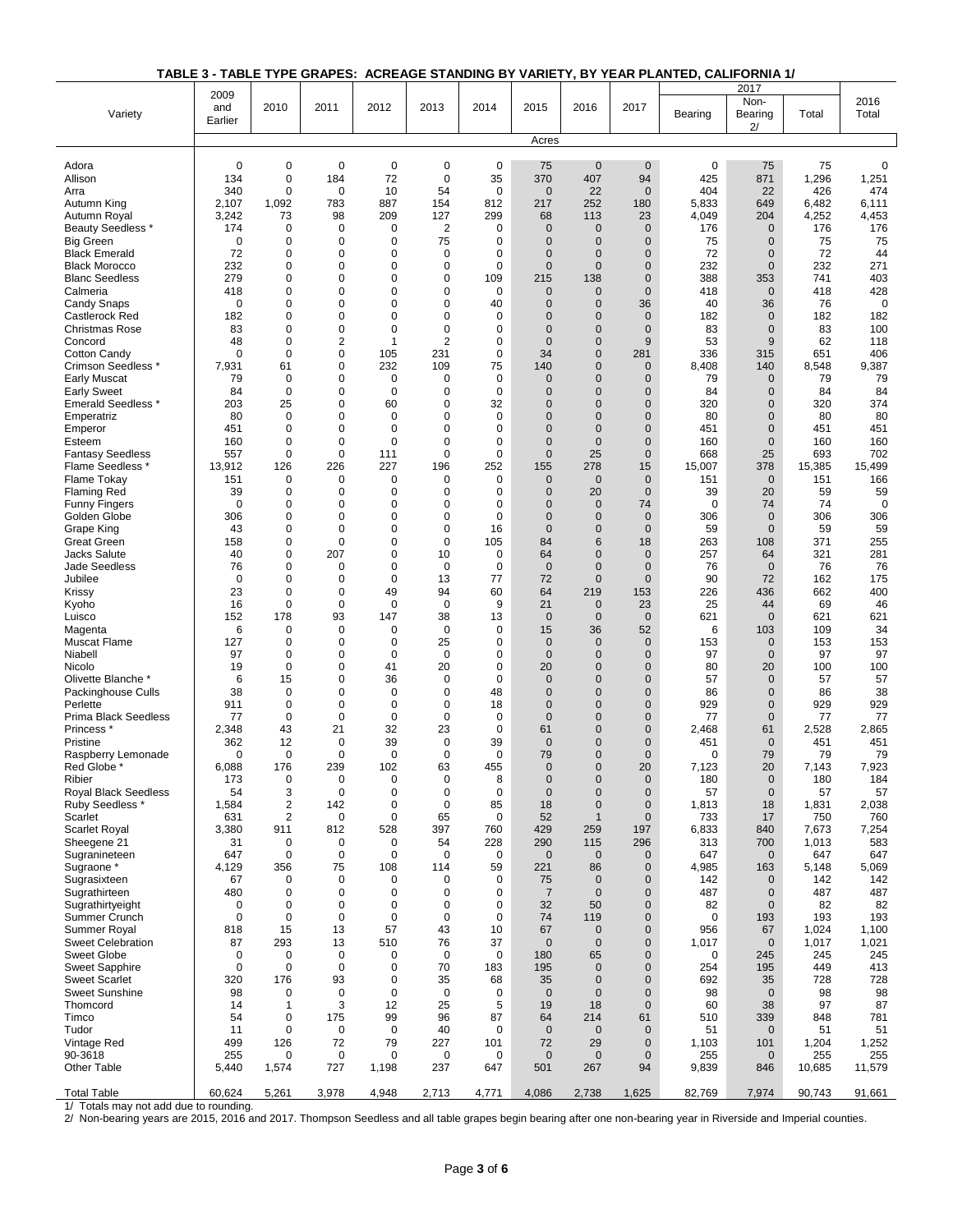**TABLE 4 - WHITE WINE TYPE GRAPES: ACREAGE STANDING BY VARIETY, BY YEAR PLANTED, CALIFORNIA 1/**

|                                                 |                     |                |                |                         |                |                |                |                |                |         | 2017                  |         |               |
|-------------------------------------------------|---------------------|----------------|----------------|-------------------------|----------------|----------------|----------------|----------------|----------------|---------|-----------------------|---------|---------------|
| Variety                                         | 2009 and<br>Earlier | 2010           | 2011           | 2012                    | 2013           | 2014           | 2015           | 2016           | 2017           | Bearing | Non-<br>Bearing<br>2/ | Total   | 2016<br>Total |
|                                                 |                     |                |                |                         |                |                | Acres          |                |                |         |                       |         |               |
| Albarino                                        | 213                 | 14             | 20             | $\overline{\mathbf{c}}$ | 3              | 18             | 10             | 33             | 36             | 269     | 79                    | 347     | 307           |
| Arneis                                          | 41                  | 11             | $\mathbf 0$    | $\overline{2}$          | $\mathbf 0$    | $\mathbf{1}$   | $\mathbf{0}$   | $\mathbf{0}$   | $\overline{0}$ | 55      | $\mathbf{0}$          | 55      | 53            |
| Burger *                                        | 848                 | $\mathbf 0$    | $\Omega$       | 0                       | $\Omega$       | $\Omega$       | $\Omega$       | $\Omega$       | $\Omega$       | 848     | $\Omega$              | 848     | 857           |
| Catarratto                                      | 99                  | $\mathbf 0$    | $\mathbf 0$    | 0                       | $\Omega$       | $\Omega$       | $\mathbf{0}$   | $\Omega$       | $\Omega$       | 99      | $\Omega$              | 99      | 124           |
| Chardonnay *                                    | 83,507              | 1,547          | 1,025          | 1,075                   | 1,984          | 1,905          | 976            | 820            | 612            | 91,043  | 2,408                 | 93,452  | 94,532        |
| Chenin Blanc                                    | 4,213               | 25             | 83             | 68                      | 27             | 322            | $\overline{7}$ | 44             | $\overline{2}$ | 4,737   | 53                    | 4,790   | 4,879         |
| French Colombard                                | 14,665              | 496            | 515            | 2,007                   | 857            | 315            | 5              | 35             | 14             | 18,853  | 54                    | 18,907  | 18,961        |
| Gewurztraminer                                  | 1,244               | $\overline{7}$ | 139            | 233                     | 2              | 8              | $\overline{4}$ | $\mathbf{0}$   | $\mathbf{0}$   | 1,633   | $\overline{4}$        | 1,636   | 1,614         |
| Grenache Blanc                                  | 213                 | 11             | 13             | 17                      | 43             | 9              | 6              | 3              | 14             | 306     | 23                    | 329     | 335           |
| <b>Gruner Veltliner</b>                         | 125                 | 26             | 9              | 4                       | $\overline{2}$ | $\Omega$       | $\Omega$       | 17             | $\mathbf{0}$   | 166     | 17                    | 183     | 170           |
| Malvasia Bianca                                 | 1,017               | $\overline{c}$ | 84             | 1                       | $\overline{2}$ | $\Omega$       | $\overline{0}$ | $\overline{4}$ | $\mathbf{0}$   | 1,106   | $\overline{4}$        | 1,110   | 1,139         |
| Marsanne                                        | 103                 | 5              | $\mathbf 0$    | 3                       | 4              | $\overline{4}$ | 1              | $\overline{0}$ | $\mathbf{1}$   | 120     | $\mathbf{1}$          | 121     | 121           |
| Moscato Gaillo *                                | 1                   | $\mathbf 0$    | $\mathbf 0$    | 150                     | $\overline{0}$ | $\Omega$       | $\overline{0}$ | $\Omega$       | $\mathbf{0}$   | 151     | $\mathbf{0}$          | 151     | 151           |
| Muscat Blanc*                                   | 1,622               | 228            | 257            | 536                     | 306            | 50             | $\mathbf{1}$   | $\overline{1}$ | $\mathbf{0}$   | 2,998   | $\overline{2}$        | 3,001   | 2,994         |
| Muscat of Alexandria                            | 1,900               | 947            | 1,026          | 527                     | 219            | $\mathbf 0$    | $\mathbf{0}$   | $\mathbf{1}$   | $\mathbf{0}$   | 4,619   | $\mathbf{1}$          | 4,620   | 4,901         |
| Muscat Orange                                   | 228                 | $\mathbf 0$    | 49             | 79                      | 8              | 3              | $\Omega$       | 11             | $\mathbf{0}$   | 366     | 11                    | 377     | 376           |
| Palomino*                                       | 155                 | 0              | $\mathbf 0$    | $\mathbf 0$             | 0              | $\Omega$       | $\Omega$       | $\mathbf{0}$   | $\mathbf{0}$   | 155     | $\mathbf{0}$          | 155     | 169           |
| Pinot Blanc                                     | 287                 | $\mathbf 0$    | $\overline{7}$ | 3                       | 0              | $\mathbf 0$    | $\mathbf{0}$   | 3              | $\Omega$       | 297     | 3                     | 299     | 301           |
| Pinot Gris <sup>*</sup>                         | 11,923              | 185            | 45             | 188                     | 727            | 1.528          | 1,246          | 509            | 529            | 14,596  | 2,284                 | 16,880  | 16,718        |
| Roussanne                                       | 273                 | 18             | 8              | 5                       | $\overline{4}$ | 9              | 3              | $\overline{4}$ | $\overline{1}$ | 316     | $\overline{7}$        | 323     | 339           |
| Sauvignon Blanc                                 | 13,069              | 185            | 225            | 274                     | 143            | 104            | 231            | 167            | 454            | 14,000  | 852                   | 14,851  | 14,752        |
| Sauvignon Musque                                | 245                 | $\overline{7}$ | 76             | $\mathbf{1}$            | 0              | $\Omega$       | $\overline{4}$ | 3              | $\Omega$       | 329     | 6                     | 335     | 339           |
| Sauvignon Vert*                                 | 13                  | $\mathbf 0$    | 40             | $\mathbf 0$             | $\mathbf 0$    | $\mathbf 0$    | $\mathbf{0}$   | $\mathbf{0}$   | $\mathbf{0}$   | 53      | $\mathbf 0$           | 53      | 53            |
| Semillon                                        | 543                 | 3              | 15             | 1                       | 3              | $\overline{7}$ | $\mathbf{1}$   | $\overline{4}$ | $\overline{2}$ | 571     | $\overline{7}$        | 578     | 679           |
| St. Emilion *                                   | 96                  | 0              | $\mathbf 0$    | 3                       | 0              | $\Omega$       |                | $\overline{0}$ | $\mathbf{0}$   | 99      | $\mathbf{1}$          | 100     | 200           |
| Symphony                                        | 677                 | 577            | 230            | $\Omega$                | $\Omega$       | $\Omega$       | $\Omega$       | 8              | $\Omega$       | 1,484   | 8                     | 1,492   | 1,579         |
| Tocai Friulano                                  | 47                  | 0              | $\overline{4}$ | 0                       | $\Omega$       | $\Omega$       | $\mathbf{0}$   | $\mathbf{0}$   | $\mathbf{0}$   | 51      | $\mathbf 0$           | 51      | 51            |
| <b>Triplett Blanc</b>                           | 981                 | 0              | $\mathbf 0$    | $\mathbf 0$             | 4              | $\Omega$       | $\overline{0}$ | $\overline{0}$ | $\mathbf{0}$   | 985     | $\mathbf{0}$          | 985     | 1,020         |
| Verdelho                                        | 89                  | 0              | 5              | 16                      | 3              | 35             | $\overline{0}$ | $\overline{2}$ | $\mathbf{0}$   | 147     | $\overline{2}$        | 149     | 156           |
| Vermentino <sup>*</sup>                         | 27                  | 8              | 6              | 13                      | $\overline{7}$ | 22             | 6              | 3              | $\mathbf{0}$   | 82      | 9                     | 91      | 89            |
| Viognier                                        | 2,581               | 24             | 10             | 20                      | 20             | 39             | $\overline{4}$ | 11             | $\Omega$       | 2,695   | 15                    | 2,710   | 2,774         |
| White Riesling *                                | 3,010               | 272            | 55             | 342                     | 158            | $\overline{4}$ | 2              | 6              | $\mathbf{1}$   | 3,840   | 9                     | 3,849   | 4,009         |
| Other White Wine                                | 3,553               | 85             | 120            | 12                      | 70             | 17             | 30             | 21             | 44             | 3,857   | 95                    | 3,951   | 4,031         |
|                                                 |                     |                |                |                         |                |                |                |                |                |         |                       |         |               |
| <b>Total White Wine</b>                         | 147,603             | 4,682          | 4,064          | 5,582                   | 4,596          | 4,397          | 2,536          | 1,708          | 1,710          | 170,925 | 5,954                 | 176,879 | 178,771       |
| Synonyms for variety names are shown on Page 5. |                     |                |                |                         |                |                |                |                |                |         |                       |         |               |

1/ Totals may not add due to rounding.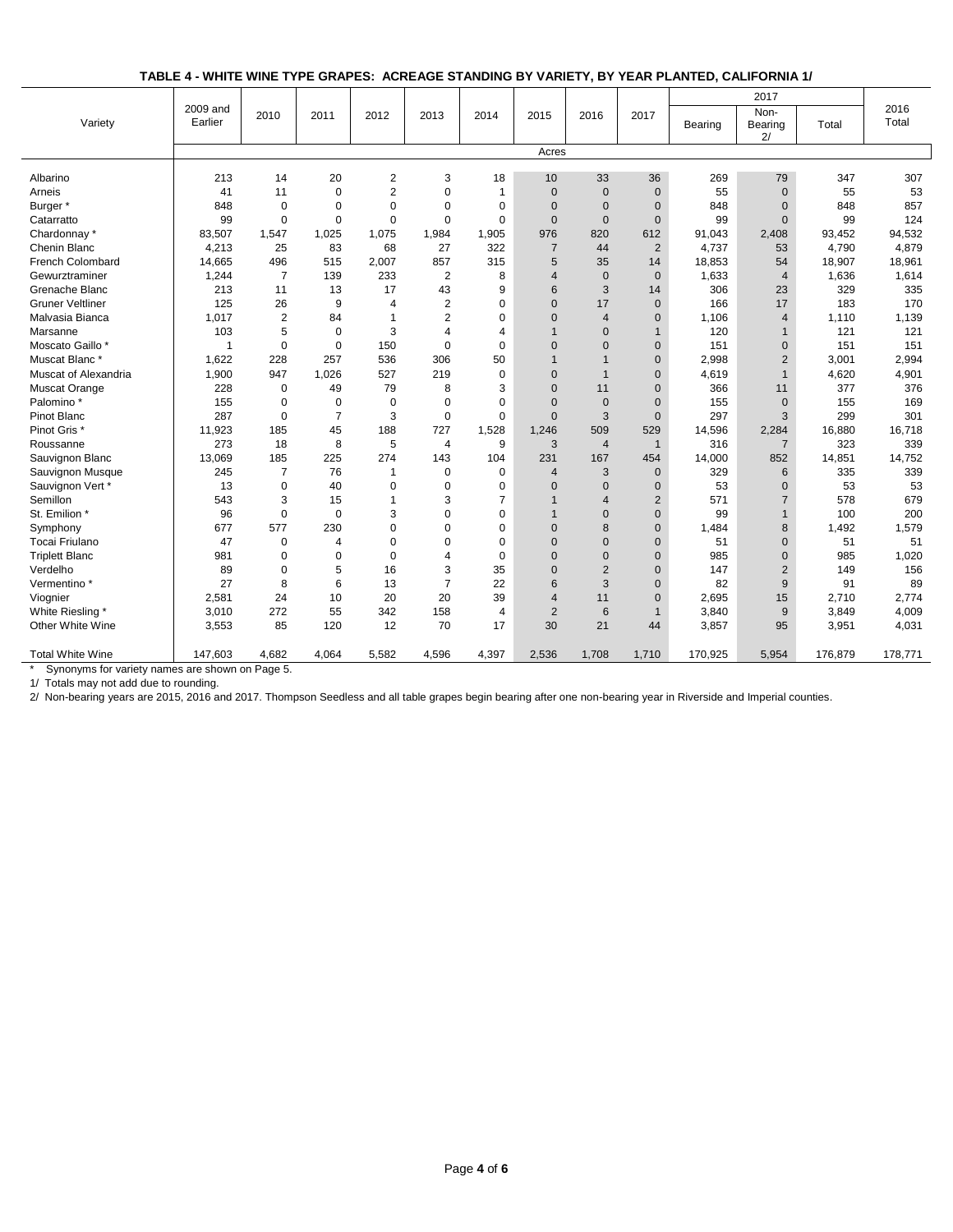| TABLE 5 - RED WINE TYPE GRAPES: ACREAGE STANDING BY VARIETY. BY YEAR PLANTED. CALIFORNIA 1/ |  |  |  |
|---------------------------------------------------------------------------------------------|--|--|--|
|---------------------------------------------------------------------------------------------|--|--|--|

|                       | 2009           |                          |                          |                          |                      |                          |                          |                          |                          |         | 2017           |         | 2016    |
|-----------------------|----------------|--------------------------|--------------------------|--------------------------|----------------------|--------------------------|--------------------------|--------------------------|--------------------------|---------|----------------|---------|---------|
| Variety               | and<br>Earlier | 2010                     | 2011                     | 2012                     | 2013                 | 2014                     | 2015                     | 2016                     | 2017                     | Bearing | Non-           | Total   | Total   |
|                       |                |                          |                          |                          |                      |                          |                          |                          |                          |         | Bearing 2/     |         |         |
|                       |                |                          |                          |                          |                      |                          | Acres                    |                          |                          |         |                |         |         |
| Aglianico             | 44             | 3                        | $\overline{7}$           | 4                        | 6                    | $\mathbf{1}$             | 9                        | $\mathbf{1}$             | 5                        | 65      | 14             | 80      | 70      |
| Alicante Bouschet *   | 730            | $\ddot{\phantom{a}}$     | $\mathbf{1}$             | 139                      | 3                    | 14                       | $\overline{4}$           | $\blacksquare$           | 10                       | 887     | 14             | 902     | 944     |
| Barbera               | 4,561          | 24                       | 15                       | 42                       | 92                   | 73                       | 12                       | 65                       | 6                        | 4,807   | 83             | 4,889   | 5,142   |
| Cabernet Franc        | 2,934          | 78                       | 29                       | 60                       | 72                   | 210                      | 65                       | 41                       | 28                       | 3,382   | 135            | 3,517   | 3,500   |
| Cabernet Sauvignon    | 71,648         | 1,570                    | 1,348                    | 3,731                    | 3,971                | 2,924                    | 2,926                    | 2,408                    | 1,308                    | 85,191  | 6,642          | 91,834  | 90,782  |
| Carignane             | 2,077          | 4                        | 3                        | 300                      | 8                    | 8                        |                          |                          | $\overline{2}$           | 2,401   | $\overline{2}$ | 2,403   | 2,500   |
| Carmenere             | 57             | $\mathbf{1}$             | $\overline{\phantom{a}}$ | 1                        | 5                    | ä,                       | 3                        | $\overline{2}$           | $\overline{\phantom{a}}$ | 64      | $\overline{4}$ | 68      | 77      |
| Carnelian             | 262            | ÷.                       |                          |                          |                      |                          |                          |                          |                          | 262     | ä,             | 262     | 262     |
| Centurian             | 80             | ä,                       |                          | Ĭ.                       |                      | $\sim$                   |                          |                          | ÷,                       | 80      |                | 80      | 80      |
| Charbono              | 72             | $\ddot{\phantom{1}}$     | 1                        | ÷,                       | ä,                   | $\blacksquare$           | $\overline{2}$           |                          | $\overline{\phantom{a}}$ | 74      | 2              | 75      | 75      |
| Cinsaut *             | 62             | 5                        |                          | $\overline{2}$           | $\overline{2}$       | $\mathbf{1}$             | $\mathbf{1}$             | $\mathbf{1}$             | $\mathbf{1}$             | 72      | $\overline{4}$ | 76      | 73      |
| Counoise              | 40             | 4                        | $\overline{\mathbf{4}}$  | $\overline{a}$           | $\overline{2}$       | ÷.                       | $\mathbf{1}$             | $\mathbf{1}$             | $\mathbf{1}$             | 50      | 3              | 53      | 50      |
| Dolcetto              | 79             | 3                        | $\mathbf{1}$             | $\overline{a}$           | $\mathbf{1}$         | $\sim$                   |                          |                          | $\blacksquare$           | 83      | ÷.             | 84      | 92      |
| Dornfelder            | 48             | ÷.                       | 19                       | $\overline{a}$           | ÷.                   | $\sim$                   |                          |                          | $\blacksquare$           | 67      | $\blacksquare$ | 68      | 68      |
| Gamay (Napa) *        | 215            | $\overline{\phantom{a}}$ | ÷.                       | 36                       | $\ddot{\phantom{1}}$ | $\sim$                   | $\overline{a}$           |                          | $\blacksquare$           | 251     | $\blacksquare$ | 251     | 260     |
| Graciano              | 24             | $\sim$                   | 22                       |                          | $\ddot{\phantom{1}}$ | $\overline{2}$           | $\overline{2}$           | $\overline{a}$           | $\blacksquare$           | 48      | $\overline{2}$ | 50      | 47      |
| Grenache <sup>*</sup> | 3.792          | 48                       | 94                       | 206                      | 95                   | 52                       | 45                       | 56                       | 26                       | 4,287   | 126            | 4,413   | 4,474   |
| Lagrein               | 34             | $\ddot{\phantom{1}}$     |                          |                          | 21                   | $\blacksquare$           | $\overline{2}$           | $\mathbf{1}$             | $\overline{\phantom{a}}$ | 56      | $\overline{2}$ | 58      | 40      |
| Malbec                | 1,682          | 514                      | 458                      | 627                      | 200                  | 201                      | 54                       | 43                       | 43                       | 3,682   | 140            | 3,822   | 3,701   |
| Merlot                | 37,644         | 338                      | 435                      | 229                      | 332                  | 417                      | 108                      | 88                       | 196                      | 39,394  | 392            | 39,786  | 41,131  |
| Meunier *             | 171            | $\ddot{\phantom{a}}$     | 8                        | 21                       | 1                    | ä,                       | $\mathbf 1$              | $\sim$                   | $\mathbf{1}$             | 202     | $\overline{2}$ | 204     | 193     |
| Mission               | 367            | 41                       | ÷.                       |                          | $\mathbf{1}$         | $\overline{a}$           | $\mathbf{1}$             |                          | $\sim$                   | 408     | $\overline{1}$ | 409     | 410     |
| Montepulciano         | 52             | 8                        | $\blacksquare$           | $\overline{2}$           | 13                   | 17                       | $\mathbf{1}$             | $\mathbf{1}$             | 3                        | 92      | 5              | 98      | 94      |
| Mourvedre *           | 905            | 32                       | 39                       | 23                       | 23                   | 27                       | 12                       | 17                       | 28                       | 1,049   | 58             | 1,107   | 1,068   |
| Muscat Hamburg *      | 227            | 17                       | ÷,                       | 57                       | ÷,                   | $\overline{a}$           | $\overline{\phantom{a}}$ | $\overline{\phantom{a}}$ | $\overline{\phantom{a}}$ | 301     | $\blacksquare$ | 301     | 304     |
| Nebbiolo              | 132            | 3                        | $\overline{2}$           |                          | $\overline{2}$       | $\overline{\phantom{a}}$ | $\overline{2}$           | $\overline{2}$           | $\blacksquare$           | 139     | $\overline{4}$ | 142     | 138     |
| Petit Verdot          | 2,063          | 174                      | 161                      | 96                       | 277                  | 126                      | 268                      | 228                      | 15                       | 2,897   | 511            | 3,408   | 3,228   |
| Petite Sirah          | 7,602          | 369                      | 467                      | 426                      | 636                  | 704                      | 523                      | 478                      | 264                      | 10,203  | 1,265          | 11,468  | 10,905  |
| Pinot Noir            | 37,254         | 792                      | 668                      | 916                      | 1,469                | 1,868                    | 961                      | 518                      | 858                      | 42,967  | 2,337          | 45,304  | 44,578  |
| Pinotage              | 52             | ÷,                       |                          |                          |                      |                          |                          |                          | $\mathbf{1}$             | 52      | $\mathbf{1}$   | 53      | 51      |
| Primitivo             | 375            | 31                       | 8                        | 170                      | 504                  | 183                      | 9                        | 24                       | 33                       | 1,269   | 65             | 1,335   | 1,197   |
| Royalty               | 230            | ä,                       | $\blacksquare$           |                          | ä,                   |                          | $\overline{\phantom{a}}$ |                          | $\overline{\phantom{a}}$ | 230     | $\overline{a}$ | 230     | 230     |
| Rubired <sup>*</sup>  | 9,415          | 1,011                    | 297                      | 188                      | 127                  | 281                      | 159                      | 100                      | 12                       | 11,319  | 271            | 11,590  | 11,838  |
| <b>Ruby Cabernet</b>  | 4,342          | 80                       | $\sim$                   | 121                      | ÷.                   | 82                       | 77                       |                          | $\sim$                   | 4,625   | 77             | 4,701   | 4,955   |
| Sangiovese *          | 1,458          | 31                       | 32                       | 17                       | 6                    | 12                       | 8                        | $\mathbf{1}$             | 3                        | 1,557   | 12             | 1,569   | 1,594   |
| Souzao                | 76             | $\sim$                   | $\overline{a}$           | $\overline{7}$           | $\overline{2}$       | $\overline{a}$           | ÷.                       | $\overline{\phantom{a}}$ | $\sim$                   | 86      | $\overline{a}$ | 86      | 89      |
| Syrah *               | 15,741         | 82                       | 43                       | 92                       | 135                  | 204                      | 30                       | 84                       | 38                       | 16,297  | 151            | 16,448  | 17,161  |
| Tannat                | 254            | 70                       | 6                        | 154                      | 29                   | 21                       | 3                        | 32                       | $\mathbf{1}$             | 533     | 36             | 569     | 579     |
| Tempranillo *         | 760            | 21                       | 15                       | 15                       | 57                   | 18                       | 20                       | 32                       | 3                        | 887     | 55             | 942     | 932     |
| Teroldego             | 77             | $\overline{2}$           | 6                        | ÷.                       | 186                  | 322                      | 91                       | 256                      | 40                       | 593     | 387            | 980     | 665     |
| Touriga Nacional *    | 250            | $\overline{2}$           | ÷,                       | $\overline{\phantom{a}}$ | $\mathbf{1}$         | 42                       | $\overline{\phantom{a}}$ |                          | $\blacksquare$           | 295     | $\overline{a}$ | 295     | 255     |
| Zinfandel             | 40,770         | 236                      | 128                      | 457                      | 943                  | 305                      | 90                       | 117                      | 166                      | 42,837  | 373            | 43,210  | 44,446  |
| Other Red Wine        | 5,124          | 152                      | 40                       | 43                       | 77                   | 36                       | 108                      | 25                       | 13                       | 5,470   | 146            | 5,617   | 5,593   |
|                       |                |                          |                          |                          |                      |                          |                          |                          |                          |         |                |         |         |
| <b>Total Red Wine</b> | 253,784        | 5.743                    | 4.356                    | 8.182                    | 9.298                | 8.150                    | 5.598                    | 4.621                    | 3.105                    | 289,512 | 13,323         | 302.836 | 303,871 |

\* Synonyms for variety names are shown on Page 5.

1/ Totals may not add due to rounding.